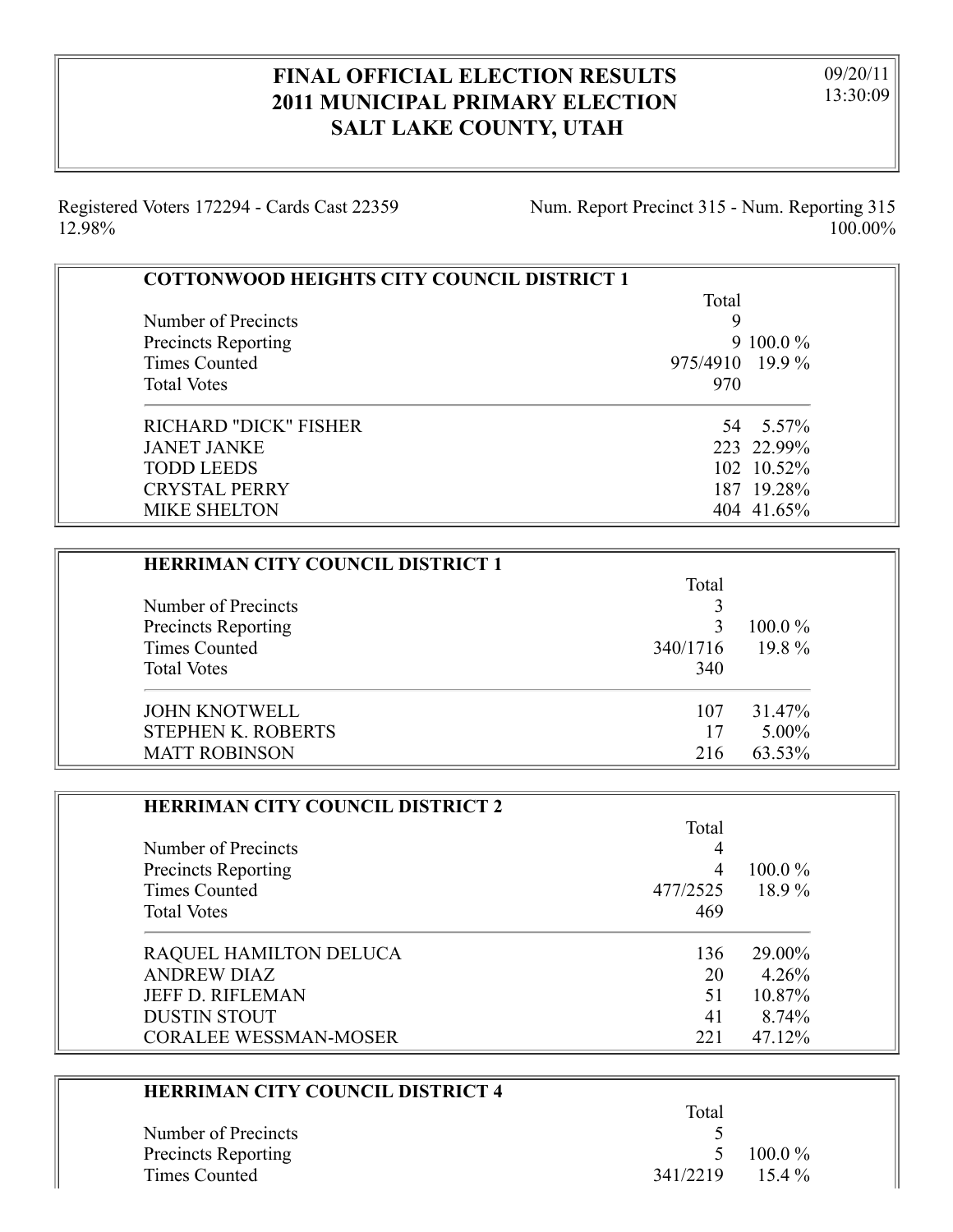| <b>Total Votes</b>      | 340 |          |
|-------------------------|-----|----------|
| <b>JOHN MICHAEL DAY</b> | 238 | 70.00%   |
| DAVID S HOLLY           |     | 2.06%    |
| <b>TROY HOOTON</b>      | 24  | 7.06%    |
| <b>JESSICA MORTON</b>   | 24  | 7.06%    |
| <b>JANET OLANDER</b>    | 42  | 12.35%   |
| ERIK J. SCHWEITZER      |     | $1.47\%$ |

| <b>HOLLADAY CITY COUNCIL DISTRICT 4</b>                     |               |                       |
|-------------------------------------------------------------|---------------|-----------------------|
|                                                             | Total         |                       |
| Number of Precincts<br>Precincts Reporting<br>Times Counted | $\sigma$      | $100.0\%$<br>$18.4\%$ |
|                                                             | 6<br>606/3288 |                       |
|                                                             |               |                       |
| DAVID K. BROADBENT                                          | 143           | 23.64%                |
| <b>STEVEN H. GUNN</b>                                       | 175           | 28.93%                |
| <b>ROBERT (BOB) NESLEN</b>                                  | 233           | 38.51%                |
| <b>J. DANIEL SCHOENFELD</b>                                 | 54            | 8.93%                 |

| <b>MIDVALE CITY COUNCIL DISTRICT 3</b> |          |           |
|----------------------------------------|----------|-----------|
| Number of Precincts                    | Total    |           |
|                                        |          |           |
| Precincts Reporting                    |          | $100.0\%$ |
| Times Counted                          | 327/2507 | $13.0\%$  |
| <b>Total Votes</b>                     | 324      |           |
| <b>ALAN C ANDERSON</b>                 | 76       | 23.46%    |
| PAUL HUNT                              | 174      | 53.70%    |
| <b>NEIL W WHICKER</b>                  | 74       | 22.84%    |

| <b>MURRAY CITY COUNCIL DISTRICT 1</b> |          |           |
|---------------------------------------|----------|-----------|
|                                       | Total    |           |
| Number of Precincts                   | 12       |           |
| <b>Precincts Reporting</b>            | 12       | $100.0\%$ |
| <b>Times Counted</b>                  | 535/4838 | $11.1\%$  |
| <b>Total Votes</b>                    | 535      |           |
| PHIL MARKHAM                          | 225      | 42.06%    |
| <b>DAVID NICPONSKI</b>                | 184      | 34.39%    |
| MICHAEL E. ROMERO                     | 126      | 23.55%    |

| <b>MURRAY CITY COUNCIL DISTRICT 5</b> |           |           |
|---------------------------------------|-----------|-----------|
|                                       | Total     |           |
| Number of Precincts                   | 10        |           |
| <b>Precincts Reporting</b>            | 10        | $100.0\%$ |
| <b>Times Counted</b>                  | 1149/5369 | 21.4 %    |
| <b>Total Votes</b>                    | 1148      |           |
| KRISTA K. DUNN                        | 454       | 39.55%    |
| <b>BRETT A. HALES</b>                 | 519       | 45.21%    |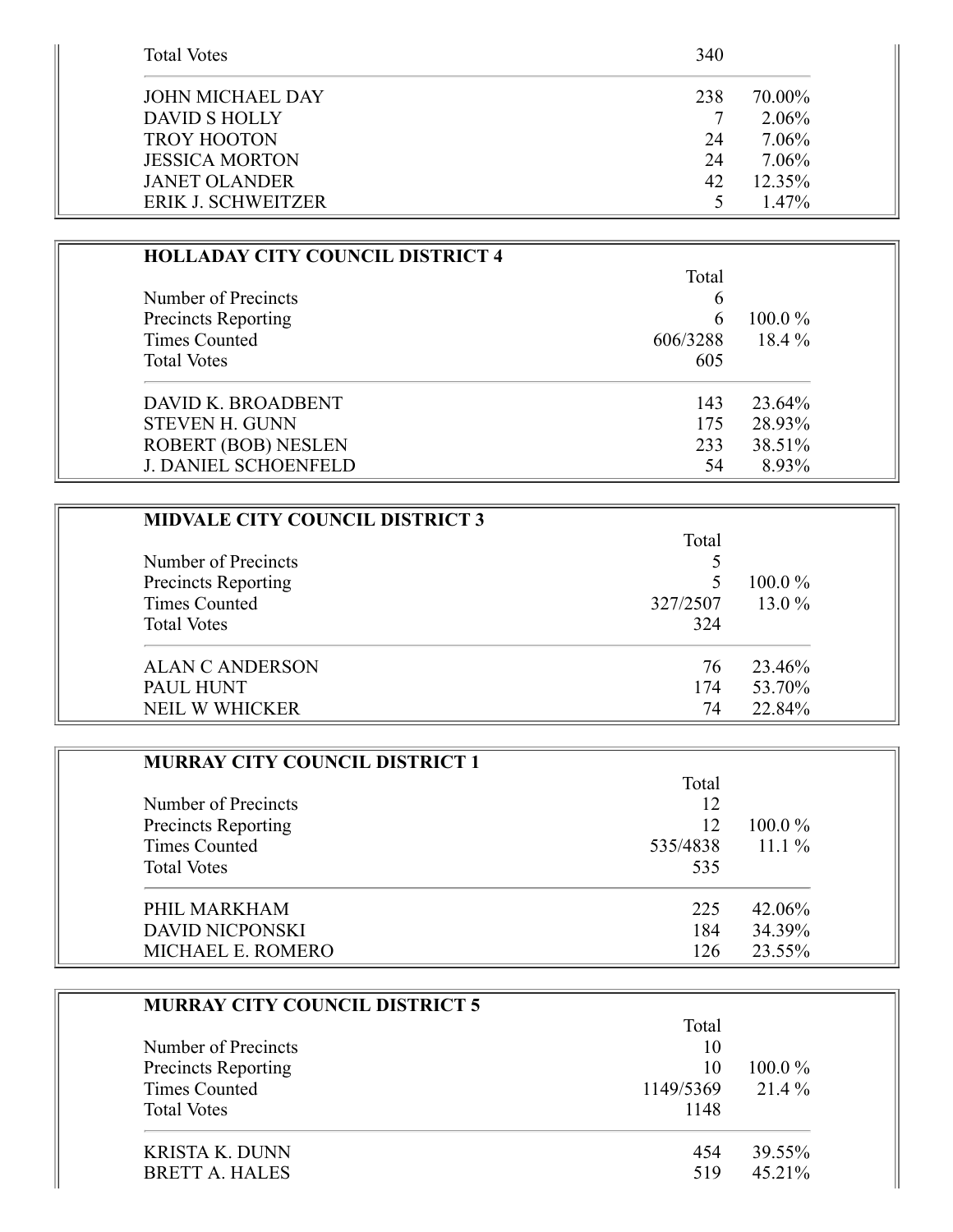| <b>JIM HARLAND</b><br>MICHAEL J. THOMAS | 135<br>40 | 11.76%<br>3.48% |
|-----------------------------------------|-----------|-----------------|
|                                         |           |                 |
| <b>RIVERTON CITY COUNCIL DISTRICT 1</b> |           |                 |
|                                         | Total     |                 |
| Number of Precincts                     | 6         |                 |
| <b>Precincts Reporting</b>              | 6         | $100.0\%$       |
| Times Counted                           | 325/2871  | $11.3\%$        |
| <b>Total Votes</b>                      | 314       |                 |
| <b>BOB BOWEN</b>                        | 58        | 18.47%          |
| <b>DOUGLAS R. CARLILE</b>               | 79        | 25.16%          |
| <b>DAVE COOPER</b>                      | 8         | $2.55\%$        |
| <b>SHELDON B. STEWART</b>               | 169       | 53.82%          |

| <b>RIVERTON CITY COUNCIL DISTRICT 5</b> |          |           |
|-----------------------------------------|----------|-----------|
|                                         | Total    |           |
| Number of Precincts                     | 10       |           |
| <b>Precincts Reporting</b>              | 10       | $100.0\%$ |
| Times Counted                           | 774/4085 | 18.9%     |
| <b>Total Votes</b>                      | 774      |           |
| <b>CADE BRYANT</b>                      | 158      | 20.41%    |
| <b>DAVID DAVENPORT</b>                  | 130      | 16.80%    |
| <b>BRENT JOHNSON</b>                    | 180      | 23.26%    |
| <b>GALEN K. MILLS</b>                   | 90       | 11.63%    |
| PERRY NEWMAN                            | 28       | 3.62%     |
| <b>SCOTT SILCOX</b>                     | 188      | 24.29%    |

| <b>SALT LAKE CITY COUNCIL DISTRICT 2</b>   |           |           |  |
|--------------------------------------------|-----------|-----------|--|
| Number of Precincts<br>Precincts Reporting | Total     |           |  |
|                                            | 14<br>14  |           |  |
|                                            |           | $100.0\%$ |  |
| <b>Times Counted</b>                       | 1212/6549 | $18.5\%$  |  |
| <b>Total Votes</b>                         | 1210      |           |  |
| MICHAEL CLARA                              | 319       | 26.36%    |  |
| <b>KYLE LAMALFA</b>                        | 486       | 40.17%    |  |
| <b>VAN BLAIR TURNER</b>                    | 405       | 33.47%    |  |

| <b>SALT LAKE CITY COUNCIL DISTRICT 6</b> |            |           |
|------------------------------------------|------------|-----------|
|                                          | Total      |           |
| Number of Precincts                      | 28         |           |
| Precincts Reporting                      | 28         | $100.0\%$ |
| Times Counted                            | 3201/15224 | $21.0\%$  |
| <b>Total Votes</b>                       | 3195       |           |
| <b>TRACEY HARTY</b>                      | 829        | 25.95%    |
| <b>CHARLIE LUKE</b>                      | 1423       | 44.54%    |
| <b>JT MARTIN</b>                         | 943        | 29.51%    |

 $\mathbb{F}$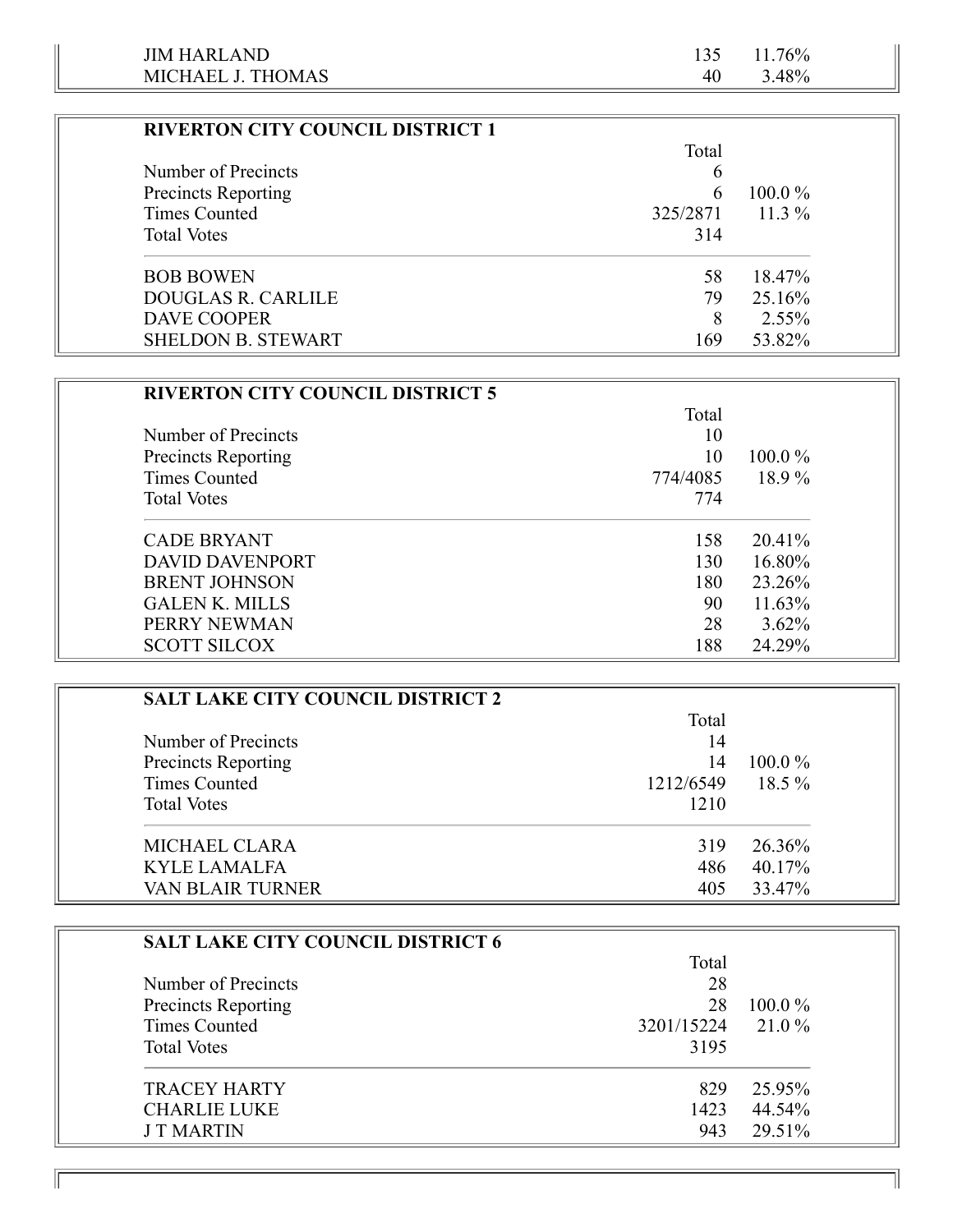| <b>SOUTH JORDAN CITY COUNCIL DISTRICT 2</b> |               |                       |  |
|---------------------------------------------|---------------|-----------------------|--|
|                                             | Total         |                       |  |
| Number of Precincts                         | 9             |                       |  |
| <b>Precincts Reporting</b>                  | 9<br>753/5601 | $100.0\%$<br>$13.4\%$ |  |
| Times Counted                               |               |                       |  |
| <b>Total Votes</b>                          | 722           |                       |  |
| <b>KATHIE JOHNSON</b>                       | 339           | 46.95%                |  |
| <b>ELWIN D. MANGUS</b>                      | 20            | 2.77%                 |  |
| <b>CHUCK NEWTON</b>                         | 363           | 50.28%                |  |

| <b>SOUTH JORDAN CITY COUNCIL DISTRICT 4</b> |          |           |
|---------------------------------------------|----------|-----------|
|                                             | Total    |           |
| Number of Precincts                         |          |           |
| Precincts Reporting                         | 9        | $100.0\%$ |
| <b>Times Counted</b>                        | 563/5495 | $10.2\%$  |
| <b>Total Votes</b>                          | 559      |           |
| <b>STEVE BARNES</b>                         | 186      | 33.27%    |
| <b>DAN GALLI</b>                            | 77       | 13.77%    |
| ALETA A. TAYLOR                             | 296      | 52.95%    |

Ξ

| <b>SOUTH SALT LAKE CITY COUNCIL DISTRICT 4</b> |                |              |  |
|------------------------------------------------|----------------|--------------|--|
|                                                | Total          |              |  |
| Number of Precincts                            | 4              |              |  |
| Precincts Reporting                            |                | 4 100.0 $\%$ |  |
| Times Counted                                  | 258/1536 16.8% |              |  |
| <b>Total Votes</b>                             | 258            |              |  |
| PORTIA MILA                                    |                | 45 17.44%    |  |
| <b>JERUSHA RISER</b>                           | 78             | 30.23%       |  |
| <b>ROY TURNER</b>                              |                | 135 52.33%   |  |

| <b>TAYLORSVILLE CITY COUNCIL DISTRICT 1</b> |          |           |
|---------------------------------------------|----------|-----------|
|                                             | Total    |           |
| Number of Precincts                         | 8        |           |
| <b>Precincts Reporting</b>                  | 8        | $100.0\%$ |
| <b>Times Counted</b>                        | 791/4329 | $18.3\%$  |
| <b>Total Votes</b>                          | 788      |           |
| <b>ERNEST GLEN BURGESS</b>                  | 287      | 36.42%    |
| <b>JOHN E. GIDNEY</b>                       | 231      | 29.31%    |
| <b>ISRAEL M. GROSSMAN</b>                   | 270      | 34.26%    |

|                      | Total    |           |
|----------------------|----------|-----------|
| Number of Precincts  |          |           |
| Precincts Reporting  | 9        | $100.0\%$ |
| <b>Times Counted</b> | 874/4724 | $18.5\%$  |
| <b>Total Votes</b>   | 874      |           |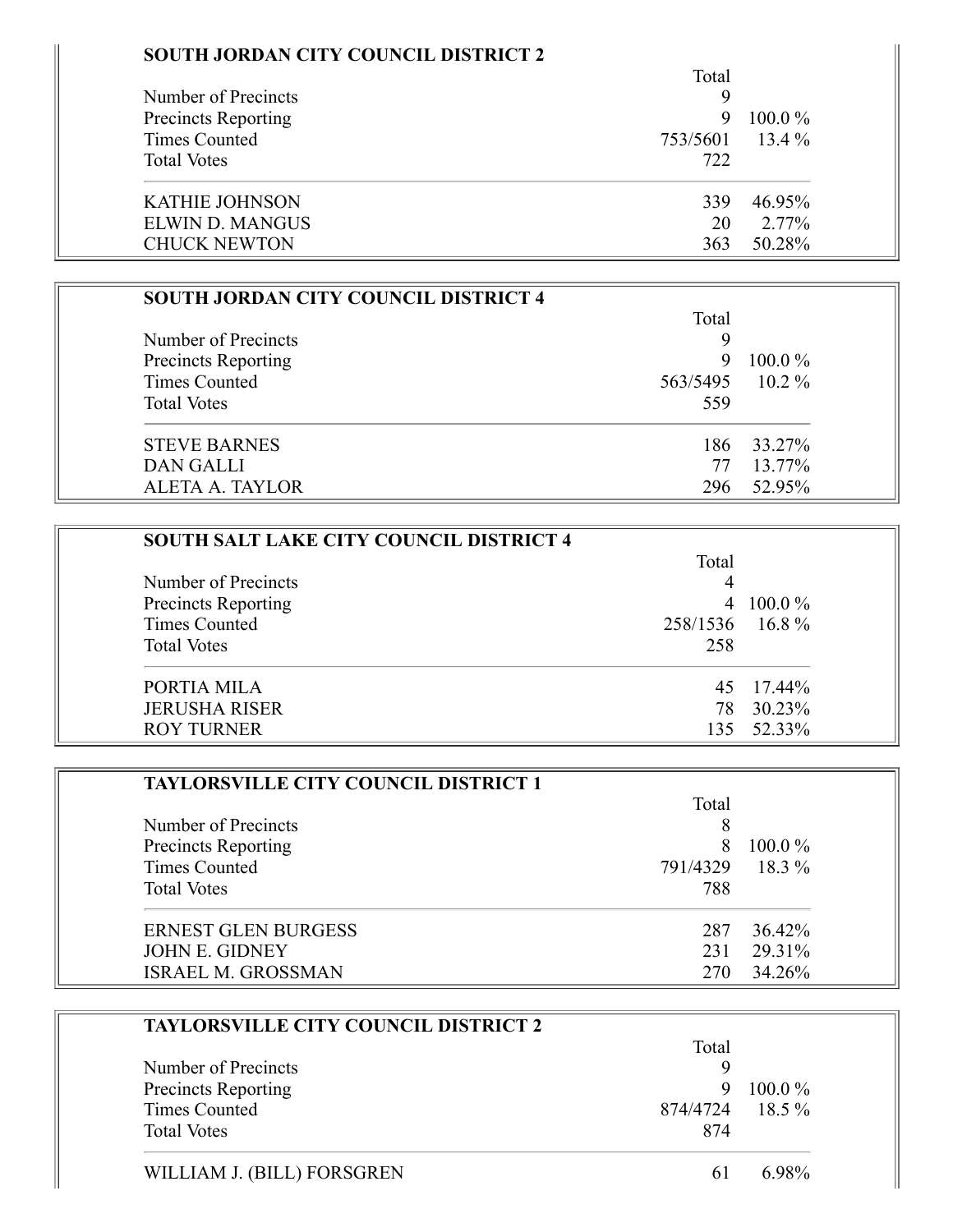| <b>TAYLORSVILLE CITY COUNCIL DISTRICT 3</b> |          |           |
|---------------------------------------------|----------|-----------|
|                                             | Total    |           |
| Number of Precincts                         | 8        |           |
| <b>Precincts Reporting</b>                  | 8        | $100.0\%$ |
| Times Counted                               | 529/5410 | $9.8\%$   |
| <b>Total Votes</b>                          | 528      |           |
| DAVE BALLOU                                 | 193      | 36.55%    |
| <b>DANIEL STEVEN ISHAM</b>                  | 51       | $9.66\%$  |
| <b>JERRY W. RECHTENBACH</b>                 | 284      | 53.79%    |

| WEST JORDAN CITY COUNCIL DISTRICT 1 |           |           |
|-------------------------------------|-----------|-----------|
|                                     | Total     |           |
| Number of Precincts                 | 18        |           |
| Precincts Reporting                 | 18        | $100.0\%$ |
| Times Counted                       | 867/10611 | $8.2\%$   |
| <b>Total Votes</b>                  | 865       |           |
| <b>DAN LAWES</b>                    | 218       | 25.20%    |
| <b>CHRISTOPHER M MCCONNEHEY</b>     | 306       | 35.38%    |
| <b>ELLEN SMITH</b>                  | 341       | 39.42%    |

| WEST JORDAN CITY COUNCIL DISTRICT 2 |           |           |  |
|-------------------------------------|-----------|-----------|--|
|                                     | Total     |           |  |
| Number of Precincts                 | 19        |           |  |
| <b>Precincts Reporting</b>          | 19        | $100.0\%$ |  |
| <b>Times Counted</b>                | 854/11006 | 7.8%      |  |
| <b>Total Votes</b>                  | 852       |           |  |
| <b>JUDITH M. HANSEN</b>             | 385       | 45.19%    |  |
| <b>JIM LEMS</b>                     | 282       | 33.10%    |  |
| <b>ED FILI SOAKAI</b>               | 185       | 21.71%    |  |

| <b>WEST JORDAN CITY COUNCIL DISTRICT 3</b> |          |           |
|--------------------------------------------|----------|-----------|
|                                            | Total    |           |
| Number of Precincts                        | 16       |           |
| <b>Precincts Reporting</b>                 | 16       | $100.0\%$ |
| Times Counted                              | 641/9731 | $6.6\%$   |
| <b>Total Votes</b>                         | 636      |           |
| <b>TYLER ANDRUS</b>                        | 61       | 9.59%     |
| <b>TRENT ASHTON</b>                        | 47       | 7.39%     |
| <b>JEFF A. GRIFFIN</b>                     | 212      | 33.33%    |
| <b>BEN SOUTHWORTH</b>                      | 316      | 49.69%    |

## **WEST JORDAN CITY COUNCIL DISTRICT 4**